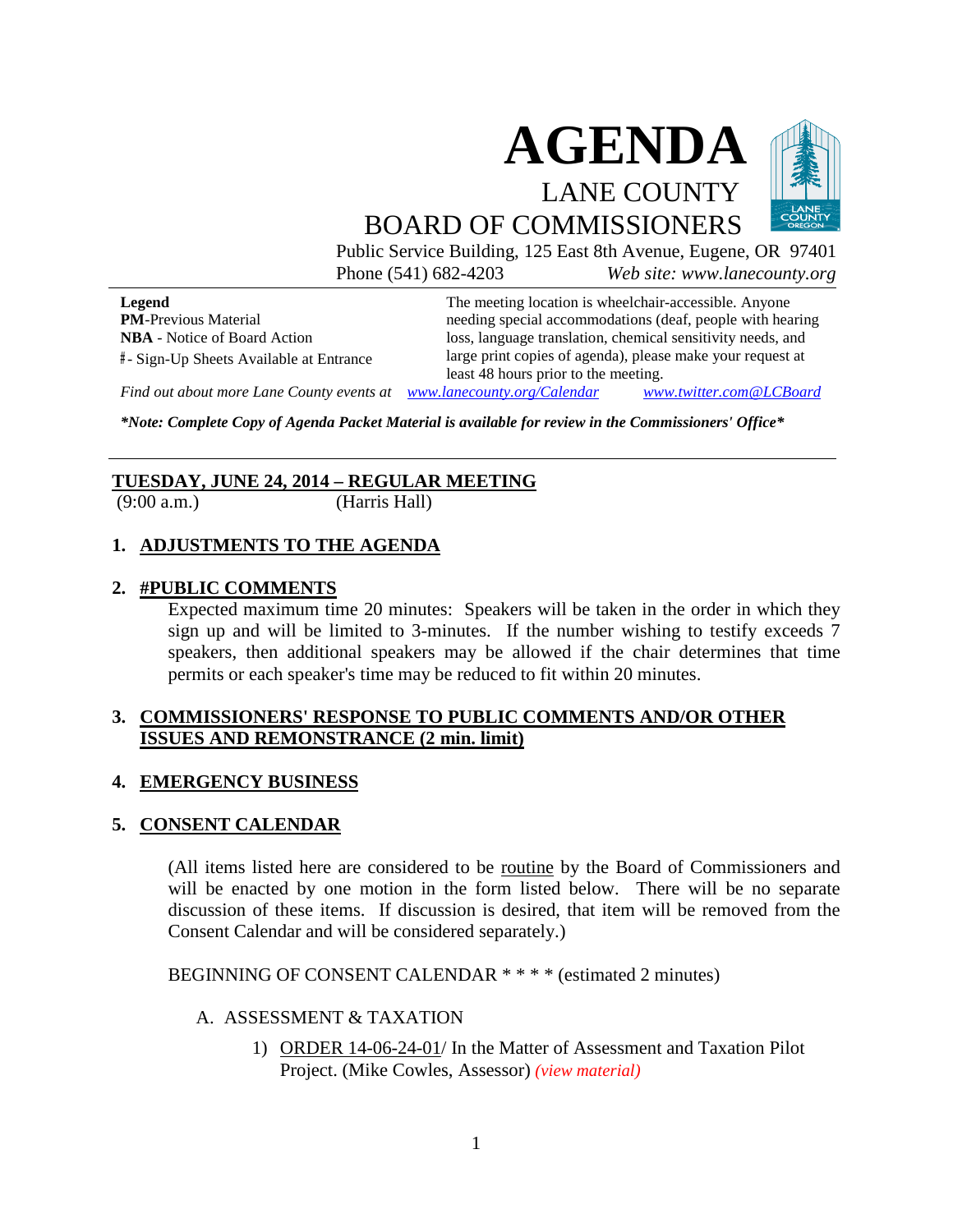# B. COUNTY ADMINISTRATION

1) ORDER 14-06-24-02/ In the Matter of Ratifying the County Administrator's Decision to Apply for and to Approve the Acceptance of a Planning Grant from the Oregon Department of Business Development Infrastructure Finance Authority. (Glenda Poling, Manager Community & Economic Development Division) *[\(view material\)](http://www.lanecounty.org/UserFiles/Servers/Server_3585797/File/Government/BCC/2014/2014_AGENDAS/062414agenda/T.5.B.1.pdf)*

# C. COUNTY COUNSEL

1) ORDER 14-06-24-03/ In the Matter of Approving Routine Contracts, Amendments, and Grants, and Delegating Authority to the County Administrator to Sign the Approved Contracts, Amendments, and Grants. (James Chaney, Contracts Review Officer) *[\(view material\)](http://www.lanecounty.org/UserFiles/Servers/Server_3585797/File/Government/BCC/2014/2014_AGENDAS/062414agenda/T.5.C.1.pdf)*

## D. HEALTH & HUMAN SERVICES

- 1) ORDER 14-06-24-04/ In The Matter Of Appointing 17 Members To The Poverty And Homelessness Board Effective July 1, 2014. (Alicia Hays, Director) *[\(view material\)](http://www.lanecounty.org/UserFiles/Servers/Server_3585797/File/Government/BCC/2014/2014_AGENDAS/062414agenda/T.5.D.1.pdf)*
- 2) ORDER 14-06-24-05/ In the Matter of Applying for and Acceptance of an Expanded Services Grant From HRSA in the Amount of \$521,252 For the Period September 1, 2014 Through August 31, 2016. (Alicia Hays, Director) *[\(view material\)](http://www.lanecounty.org/UserFiles/Servers/Server_3585797/File/Government/BCC/2014/2014_AGENDAS/062414agenda/T.5.D.2.pdf)*

# E. PUBLIC SAFETY

1) ORDER 14-06-24-06/ In the Matter of Delegating Authority to the County Administrator to Execute a Five Year Renewable Contract with Telmate LLC to Provide Inmate Telephone and Video Visitation Services at the Lane County Adult Corrections Facility. (Corleen Milhorn, Management Analyst) *[\(view material\)](http://www.lanecounty.org/UserFiles/Servers/Server_3585797/File/Government/BCC/2014/2014_AGENDAS/062414agenda/T.5.E.1.pdf)*

### F. PUBLIC WORKS

1) ORDER 14-06-24-07/ In the Matter of Authorizing an Operating Interfund Loan in an Amount Not to Exceed \$30,000 from the General Fund to the Animal Services Fund and Authorizing the Appropriation of \$30,000 in the General Expense, General Fund 124 and the Public Works, Animal Services Fund 283. (Tanya Heaton, Public Works Budget Manager) *[\(view material\)](http://www.lanecounty.org/UserFiles/Servers/Server_3585797/File/Government/BCC/2014/2014_AGENDAS/062414agenda/T.5.F.1.pdf)*

### END OF CONSENT CALENDAR \* \* \* \*

# **6. COUNTY COUNSEL**

A. Announcements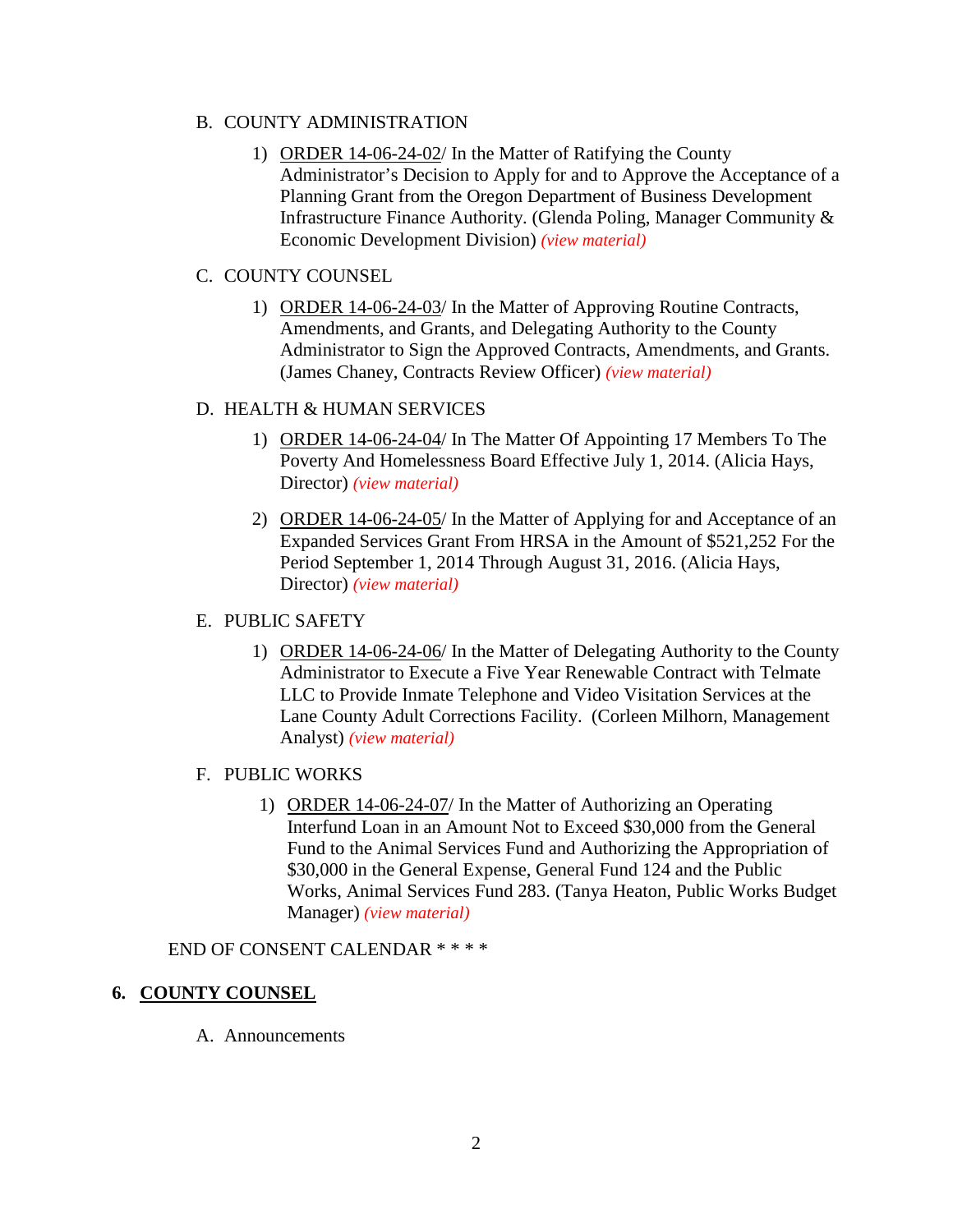# **7. COUNTY ADMINISTRATION**

#### A. Announcements

- B. ORDER 14-06-24-08/ In the Matter of Approving the Transfer of Appropriations in the Amount of \$85,000 from Contingency to Materials and Services within General Expense Special Revenue Fund 260 and Authorizing Staff to Negotiate Terms and County Administrator to Sign Contract. (Sarah Mizejewski) (estimated 20 minutes) *[\(view material\)](http://www.lanecounty.org/UserFiles/Servers/Server_3585797/File/Government/BCC/2014/2014_AGENDAS/062414agenda/T.7.B.pdf)*
- C. ORDER 14-06-24-09/ In the Matter of Approving a Letter of Support for Huerto De La Familia for a Heal Thy Food Financing Initiative Grant and Authorizing the Board Chair to Sign Said Letter. (Sarah Mizejewski) (estimated 10 minutes) *[\(view material\)](http://www.lanecounty.org/UserFiles/Servers/Server_3585797/File/Government/BCC/2014/2014_AGENDAS/062414agenda/T.7.C.pdf)*
- D. DISCUSSION/ Letter to Chief Justice Balmer in Support of State Resources for County Courthouse Planning During 2015-17. (Steve Mokrohisky, County Administrator) (estimated 10 minutes) *[\(view material\)](http://www.lanecounty.org/UserFiles/Servers/Server_3585797/File/Government/BCC/2014/2014_AGENDAS/062414agenda/T.7.D.pdf)*
- E. REPORT/ City of Eugene Potential Sick Leave Ordinance. (Sara Chinske, Management Analyst) (estimated 30 minutes) *[\(view material\)](http://www.lanecounty.org/UserFiles/Servers/Server_3585797/File/Government/BCC/2014/2014_AGENDAS/062414agenda/T.7.E.pdf)*
- F. REPORT/ Strategic Plan Update. (Judy Williams, Strategic Operations Manager) (estimated 30 minutes) *[\(view material\)](http://www.lanecounty.org/UserFiles/Servers/Server_3585797/File/Government/BCC/2014/2014_AGENDAS/062414agenda/T.7.F.pdf)*

# **8. COMMISSIONERS' BUSINESS**

- A. Announcements
- B. Agenda Team Requests / Work Session Requests

# **9. EXECUTIVE SESSION as per ORS 192.660 – 11:00 A.M. TIME CERTAIN** (BCC Conference Room)

### **10. OTHER BUSINESS**

### **Recess**

**TUESDAY, JUNE 24, 2014 – REGULAR MEETING (cont'd)** (1:30 p.m.) (Harris Hall)

# **11. PUBLIC WORKS**

A. THIRD READING AND DELIBERATIONS/Ordinance No. PA 1310/In the Matter of Amending Board of County Commissioners Ordinance No. PA 1217 (Enacted November 10, 2004) to Revise or Eliminate Condition 4 and Allow Truck Access Onto McKenzie View Drive East of Egge Road. (File 509-PA13-